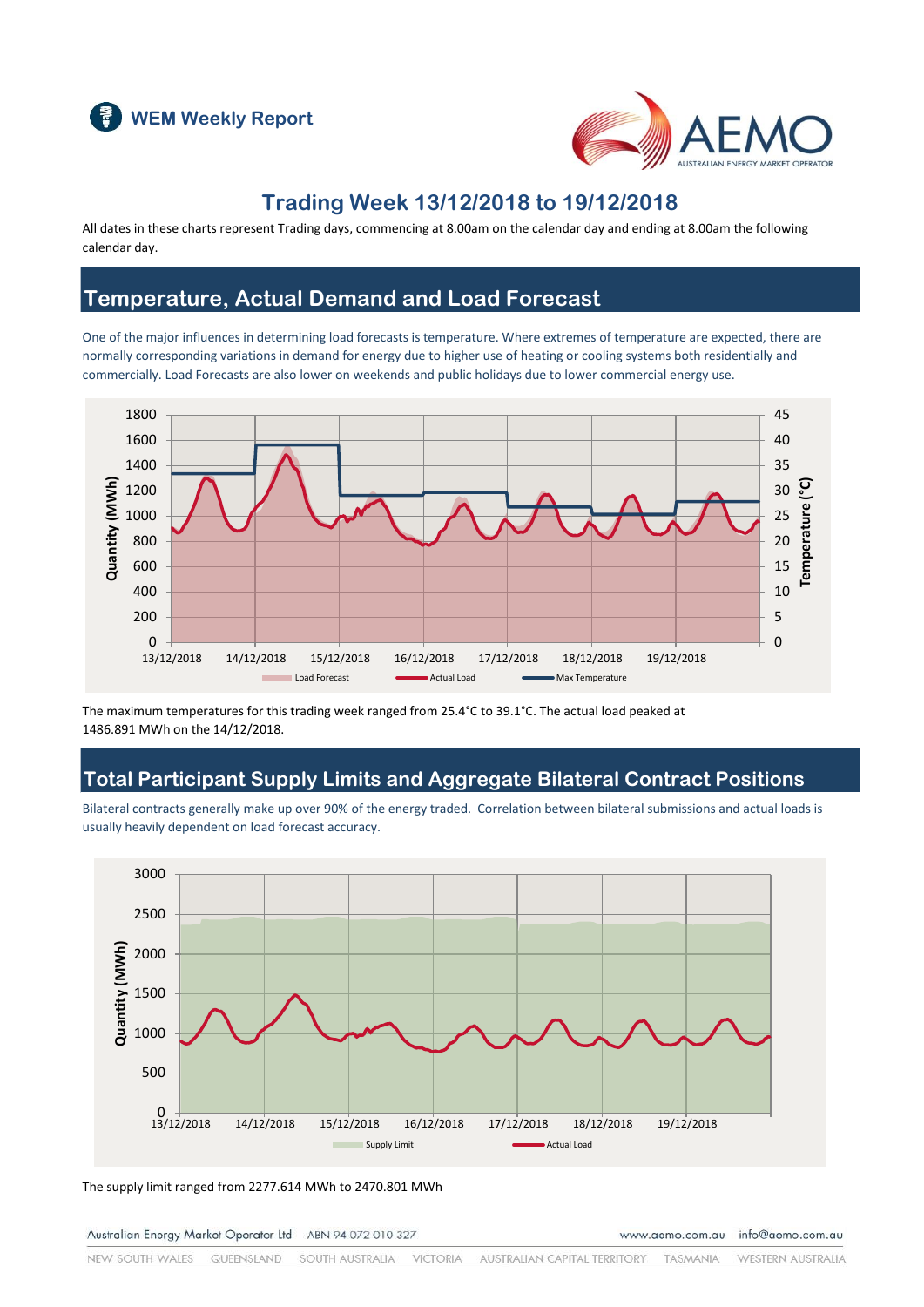### **Net Balancing Market Trades**

Bilateral contracts and STEM trading are generally based on the forecast energy requirements of Participants. When the forecast requirements are higher or lower than the actual requirements for a day, this Market energy must be bought and sold in the balancing mechanism. This graph shows the estimated net balancing trades.



The majority of the balancing activity this week occurred within Balancing Demand. The maximum balancing demand for the week reached 276.9895 MWh on the 15/12/2018. The maximum balancing supply for the week reached -63.172 MWh on the 13/12/2012.

# **Total Traded Energy**

This chart represents a comparison between the total net energy that is traded in Bilateral Contracts, the STEM and the balancing mechanism. Balancing Supply represents cases in which the total contract position is greater than the demand and customers must supply energy back to balancing. Balancing Demand represents cases in which the total contract position is less than the demand and customers must purchase energy from balancing.



Total balancing supply equalled -533.609 MWh whereas total balancing demand equalled 30920.585 MWh. The Total STEM Traded quantity was 13537.691 MWh, with the STEM Clearing Quantity ranging between 6.775 MWh and 198.24 MWh.